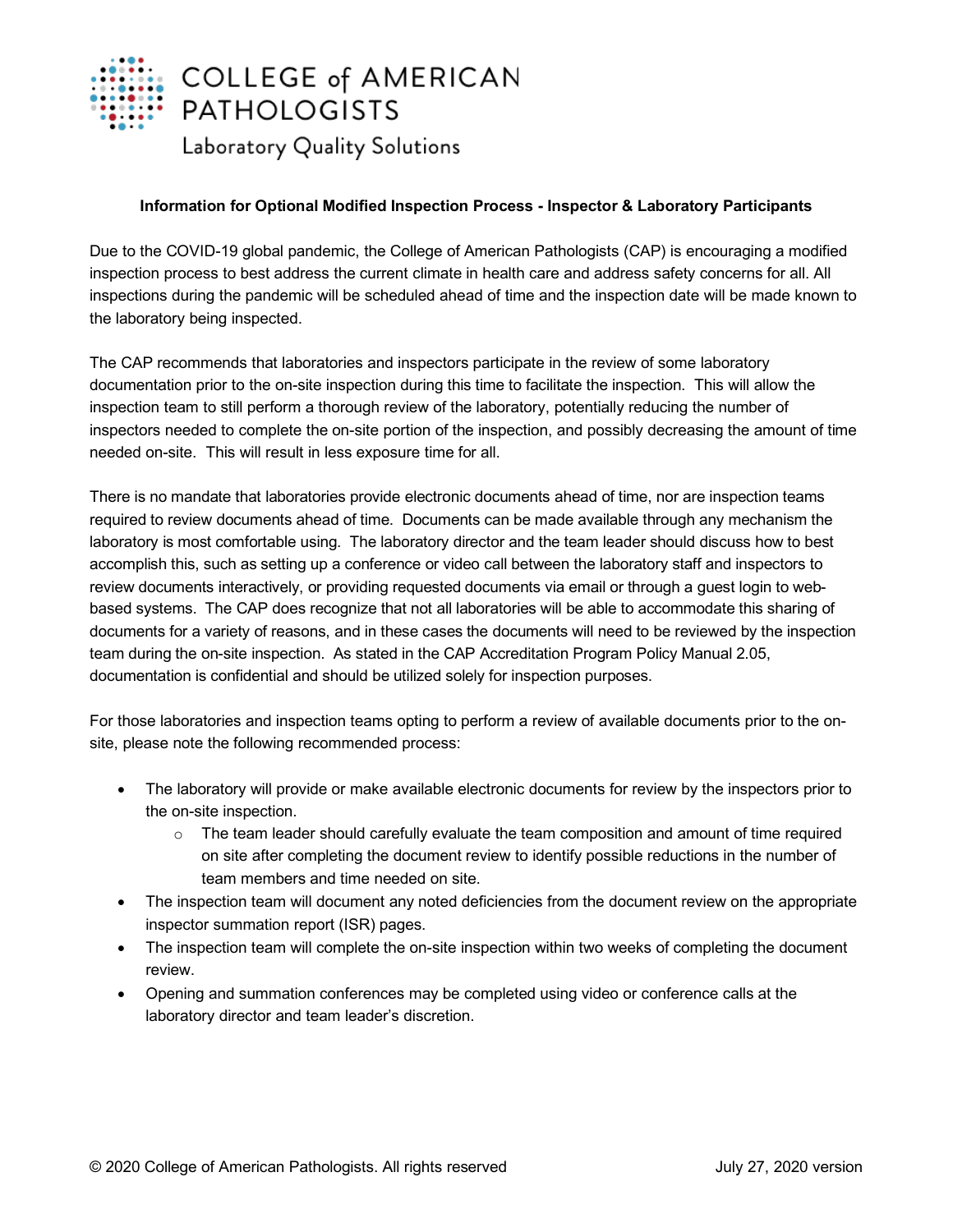

## Laboratory Quality Solutions

**To ensure all inspection team members** understand the expectations under this modified inspection process, the CAP asks that team leaders share the following information with all team members:

- 1. The date of the on-site inspection, the agreed upon documents the laboratory will share, and the timeframe and mechanism (video call, conference call, remote guest log in etc.) for the document review.
	- a. The remote document review should be completed within 2 weeks prior to the planned on-site inspection date.
	- b. If the laboratory director and team leader have agreed on an interactive document review including staff from the various laboratory departments, be sure all team members are provided with the details for joining these sessions.
		- i. Be sure to clearly indicate any identified deficiencies to the laboratory staff during the document review.
- 2. The CAP recommends inspectors drive to the inspection location whenever possible.
- 3. Participate in any on-site temperature monitoring and truthfully answer any questions to ensure the health and safety of inspection participants when required by the facility.
	- a. Any inspector experiencing any symptoms of SARS CoV-2 infection MUST NOT participate in any on-site inspection activities.
- 4. All inspectors participating in the on-site inspection are expected to comply with Centers for Disease Control and Prevention (CDC) guidelines for social distancing and any facility or local requirements visa-vis wearing facemasks and other required personal protective equipment (PPE).
- 5. All inspectors are prohibited from visiting any patient care areas or outpatient drawing/specimen collection stations. Instead, these areas will be assessed via a conference or video call with the relevant staff.
- 6. Any persons unable or unwilling to meet these requirements in items 3 5 may participate in the document review but may not participate in the on-site inspection.
- 7. You may allow correction of identified deficiencies any time within the two-week document review window, and through the on-site inspection by marking those deficiencies as "corrected on site" on the Inspection Summation Report (ISR) and making a brief note as to the corrective actions taken (eg, Policy "123" updated).
- 8. Complete the inspection paperwork, including having all inspectors (including document reviewers) sign the ISR pages for the areas they inspected, within the 2-week inspection window and return all the pages of the ISR together to the CAP office. A copy of the completed ISR should be left with the laboratory director at the end of the on-site inspection.

**To ensure all accredited laboratories** understand the expectations under this modified inspection process, the CAP asks that all laboratory directors share the following information with their leadership team:

- 1. The date of the on-site inspection, the agreed-upon documents the laboratory will share ahead of time, and the timeframe and mechanism (video call, conference call, remote guest log in etc.) for the document review.
	- a) If the laboratory director and team leader have agreed on an interactive document review including staff from the various laboratory departments, be sure laboratory staff are provided with the details for joining these sessions.